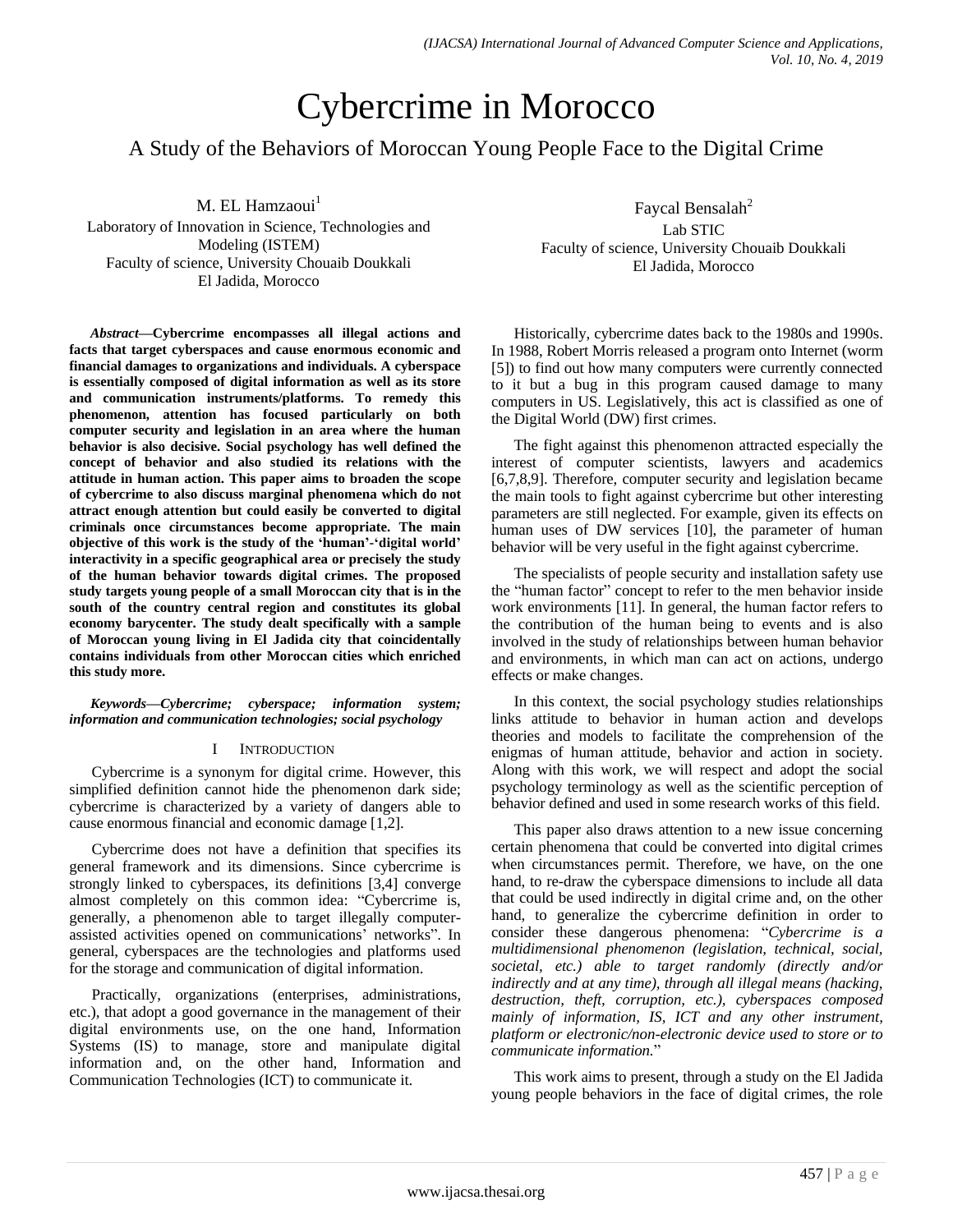that the human behavior could play in the fight against cybercrime.

## II THEORETICAL FRAMEWORK

## *A. Fight against Cybercrime between Computer Security and Legislation*

The preferred preys of DW criminals are cyberspaces including digital information (mobile and immobile). Digital dangers are all actions that can randomly target digitalized parts of any personal or organizational activity and cause massive damage (e-commerce [12], logistics [13], finance [14,15], marketing [16,17], etc.).

The fight against cybercrime is therefore a complex and multidimensional operation that mainly involves computer security specialists and lawyers:

Concerning the computer security, The OSI 7498-2, second part of the reference model for open systems interconnection (OSI 7498 model), specifies the security architecture through a detailed description of the computer networks security. The computer networks security management is a main functional area of the OSI management [18] that covers the basic digital security objectives (Preventing unauthorized divulgations of data, prohibition of unauthorized modifications of data, prevent unauthorized access to resources, etc.). The digital environments can also be secured in different manner such as electronic certificates, authentication and authorization, Secured communication channels (VPNs), and DMZs.

Concerning the legislation relating to cybercrime, several works were dealing this subject [19,20] but obstacles and constraints were being and are still numerous and complex [21]. Then, the global success of the fight against cybercrime requires the harmonization of legislative efforts undertaken in geographical areas characterized by their territorial sovereignties (countries, unions, etc.) but differ in legislative, cultural and other specificities.

In this context, the most active UN-institution in reaching harmonization on global cybersecurity and cybercrime legislation is the International Telecommunication Union (ITU) in Geneva [20] that has developed a guide to help developing countries understand the legal aspects of cybercrime and to contribute to the harmonization of legal frameworks.

According to Schojolberg [20], the long history of global harmonization on cybercrime legislation was initiated by Donn B. Parker research of computer crime and security from the early 1970ties and it could then evolve through various scientific works and manifestations.

In Morocco, our study geographical zone, since the begin of the  $21<sup>th</sup>$  century, enormous efforts have been made in this regard (new laws were promulgated, proposition of numeric projects as the "Maroc Numeric 2013" strategy, ratification of the Budapest Convention of 23 November 2001 on cybercrime, etc.).

## *B. Overview on the Behavior in Social Psychology*

This work is intertwined with social psychology, which focuses on relationships that can link attitude to behavior in human action. In this field, several theories and models have been proposed to understand and illustrate the main concepts such as human attitude, behavior and action in society:

The Theory of Reasoned Action (TRA) [22] was developed by Fishbein and Ajzen (1967) to predict how individuals behave according to their pre-existing attitudes and behavioral intentions. Then, in 1985, Ajzen developed 'Theory of Planned Behavior' (TPB) [23], an improved version of the TRA, by adding to its behavioral control. The TPB was developed to predict and explain human social behavior, and to serve as a framework for behavior change interventions.

In Ajizen's research works, behavior is defined as the manifest, observable response in a given situation with respect to a given target and immediately preceded by the intention that expresses the person's readiness to perform a given behavior. According to the TPB, the intention itself is based, on three basis factors; namely the "attitude toward a behavior" that allows to know the degree to which performance of the behavior is positively or negatively valued, the "Subjective norm" that encompasses the perceived social pressure to engage or not in a behavior and the "Perceived behavioral control" that refers to people's perceptions of their ability to perform a given behavior (Fig. 1). Moreover, the "behavioral control" is a main key of the success of a behavior performance.

In short, the TPB states that human behavior is channeled through three mains axes which are behavioral beliefs, normative beliefs and control beliefs.



Fig. 1. Schematic Representation of the 'Theory of Planned Behavior'.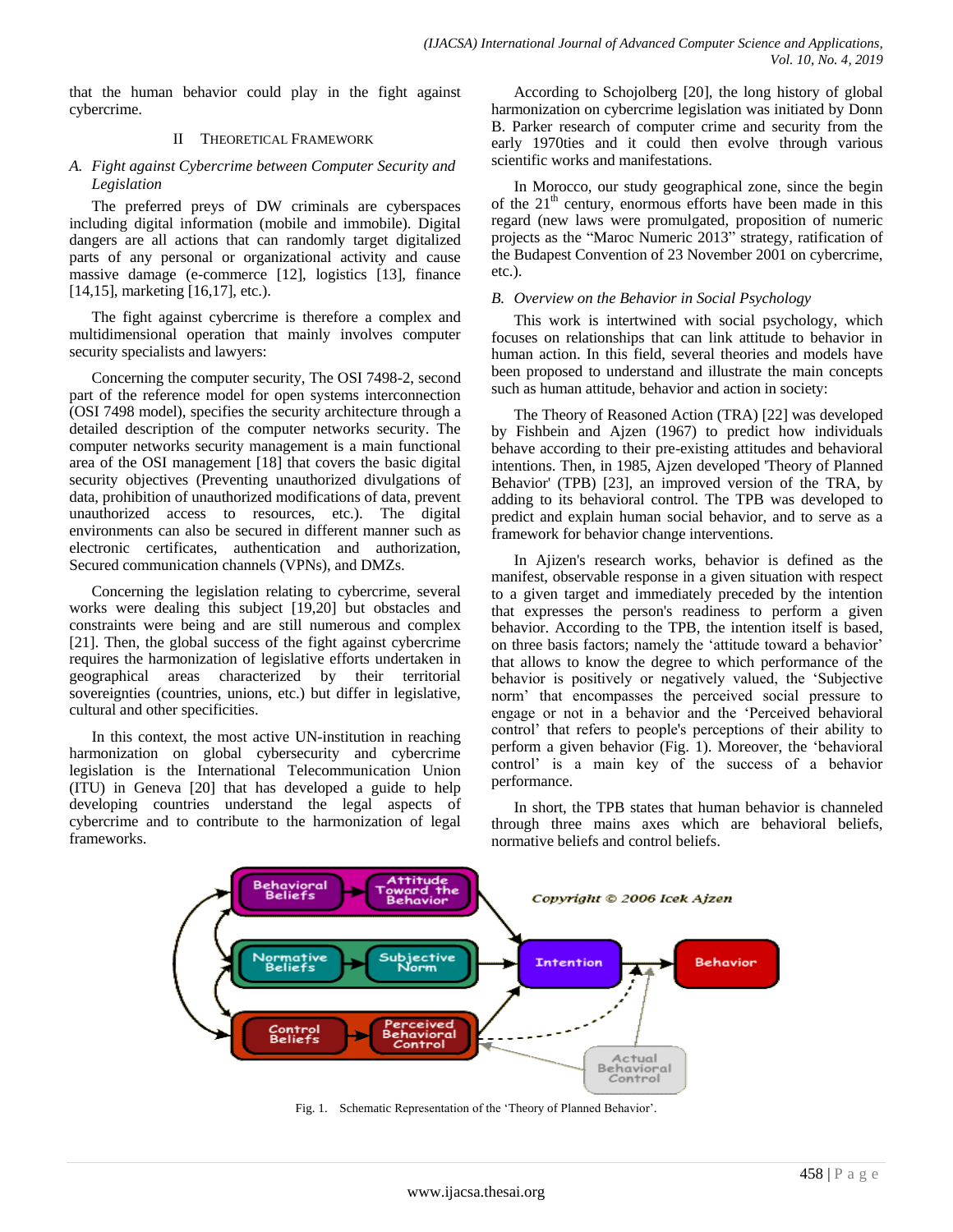#### III CONVERTIBLE PHENOMENA TO DIGITAL CRIMES

#### TABLE I. DIFFERENT AXIS OF OUR QUANTITATIVE STUDY AND THEIR **OBJECTIVES**

Cybercrime is the set of classic digital abuses (hacking, interception, destruction, etc.) as well as other digital crimes that could be grow in proportion to the development of digital services on Internet (Frauds with blue card, digital identity theft, etc.).

Unfortunately, the fight against cybercrime had focused on the digital aspect of information and neglected phenomena that are able to touch, with or without bad faith, any type of information (written texts, discussions, etc.) in order to digitize and to use them in digital crimes. Henceforth, these phenomena will be called, along this paper, the Convertible Phenomena to Cybercrimes (CPC).

The CPC constitute a result of both very particular actions and individual or collective behaviors, voluntary or not, which especially related to the individual and/or managerial imprudence within organizations but also in private area (trust to the other, lack of belonging workplace spirit, security vulnerabilities, etc.). The CPC do not attract enough attention from the responsible of their living environments and are also characterized by important properties make them dangerous such as the ability of randomly conversion into digital crimes, the dependence on geographical specificities (traditions of workspaces, social customs, etc.), etc.

For example, in North Africa cities, one can sometimes find easily, in the peanut vendors' shop, personal and organizations archives documents containing extremely sensitive data (financial transactions, commercial actions, etc.). These information leaks can cause damage to organizations and lead to serious social crises for individuals.

Similarly, according the some countries' traditions, the discussions between organization" employees, in public places (cafes, public transport, etc.), could facilitate the disclosure of secrets which are well hidden and clasped in the organization vaults. These verbal data could be digitized (digital texts, voice recordings, etc.) and then misused in the DW. Despite the lack of statistics and studies on the CPCs, they are certainly involved in digital crimes.

Concerning the based bad faith CPCs (aggression, scam, corruption, etc.), we can cite the example of the criminals who illegally remove, in the real world, sensitive digital information (information of a bank account, electronic device password, etc.) for illegal uses in the DW.

## IV REALIZED STUDY: YOUNG MOROCCAN PEOPLE AND **CYBERCRIME**

## *A. General Framework of the Study*

In Morocco, as in any other country, it is difficult to limit to technology and legislation in the fight against cybercrime. In this perspective, to facilitate the discovery of the possible relations between human behavior and digital crime, we conducted a quantitative study on a random, representative and varied sample of young people from a carefully selected Moroccan city.

| <b>Axis</b> | <b>Objective</b>                                                                                      |
|-------------|-------------------------------------------------------------------------------------------------------|
| 1           | Collection of respondents' personal data.                                                             |
| っ           | Measure of the degree of the respondents' familiarization with the<br>digital world.                  |
| 3           | Measure of the vigilance of the respondents in the digital world.                                     |
| 4           | Knowledge of the respondents' judgments on computer security.                                         |
| 5           | Discovery of the respondents' behaviors towards crimes<br>opportunities.                              |
| 6           | Discovery of the respondents' opinions on both cybercrime in<br>Morocco and its relative legislation. |

This quantitative study dealt with six fundamental axes where each one is distinguished by a set of criteria defining its own nature (Table I). The axes' objectives are will arranged in order to facilitate the realization of the entire study objective; the study of human behavior in the face of digital crime.

Moreover, the study axes will allow us to define the respondents" personalities and the necessary components to determine their behaviors in accordance with the social psychology principles. Then, theses axes will allow us to know the various factors determining the respondent's intention to choose and adopt a new behavior:

- The degree of the respondent's acceptance of both his future behavior and the potential consequences.
- The influence of the environment on the respondent behavior.
- The beliefs about the respondent's ability to succeed in his future adopted behavior.

### *B. The Study Results: Data and Statistics*

The main data collected in our quantitative study are presented in Tables II, III, IV, V and VI.

Concerning the last criterion of the third axis (Table IV), a rate of 39.53% of the respondents who were never victims of the DW know victims of this world.

#### *C. Synthesis of Obtained Data*

Because of quantitative studies aims to give approximate results close to the observed reality, we have chosen to work in the following syntheses on intervals instead of exact values that vary from a study to another. This approach will allow us to define, for each synthesis case, a Logic Interval of its Study and Realization (LISR); an interval where it could really take place.

To facilitate the synthesis of the obtained results, we proceeded to a new repartition of the study six axes in four homogeneous and coherent synthesis operations.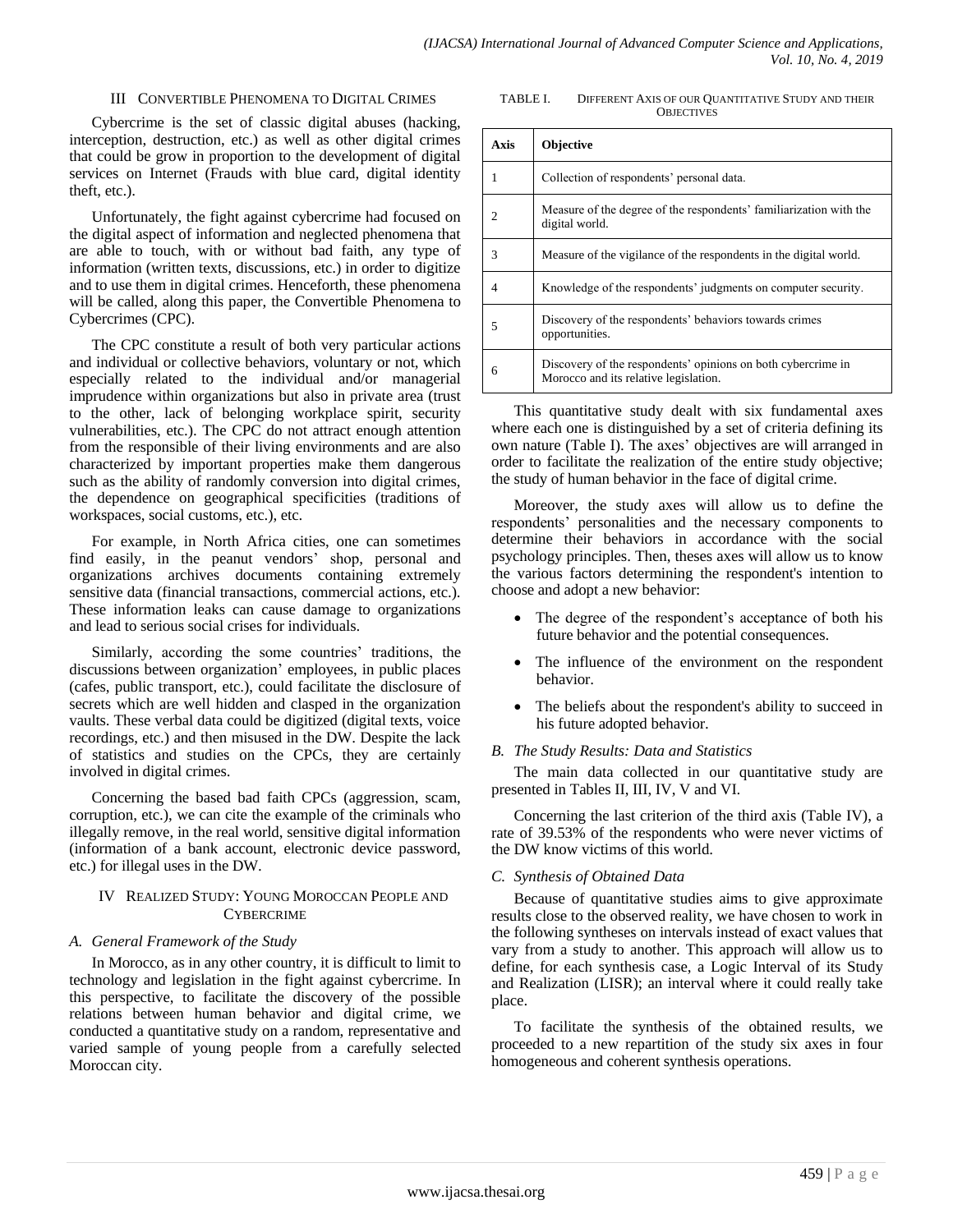## *1) Synthesis 1: Personal data*

We note a strong coherence between age and study level criteria (Table VI) for all respondents. Only 4% of the respondents, aged between 6 and 12, are college students while just 1% of them, aged between 16 and 18, are university students. Then, the respondents are characterized by a certain study level advancement with respect to age, which proves the quality of the studied sample.

TABLE II. RESULTS OF THE CRITERIA OF THE FIRST AXIS OF OUR QUANTITATIVE STUDY

| Axis | <b>Criterion</b> | <b>Obtained Result</b>                                                                                                                                                                                    |
|------|------------------|-----------------------------------------------------------------------------------------------------------------------------------------------------------------------------------------------------------|
|      |                  | - Between 6 and 12 years: 10% of the respondents<br>global number.                                                                                                                                        |
|      | Age              | - Between 13 and 15 years: 26% of the respondents<br>global number.                                                                                                                                       |
|      |                  | - Between 16 and 18 years: 33% of the respondents<br>global number.                                                                                                                                       |
|      |                  | - Plus, then 18 years: 31% of the respondents' global<br>number.                                                                                                                                          |
|      | Study level      | 32% of the respondents are university students, 32%<br>are high school students, 30% are middle school<br>students and 6% are primary school students.                                                    |
|      | Origin city      | Majority of the respondents come from El Jadida<br>(55%) followed by Casablanca (31%). Other origin<br>cities (Rabat, Fez, Safi, Settat, Khouribga, Marrakech,<br>etc.) together represent a rate of 14%. |

TABLE III. RESULTS OF THE FIRST CRITERION OF THE SECOND AXIS OF OUR QUANTITATIVE STUDY

|      |                                               | <b>Obtained Result</b> |                |        |                |                    |
|------|-----------------------------------------------|------------------------|----------------|--------|----------------|--------------------|
| Axis | <b>Criterion</b>                              | <b>Very</b><br>high    | Rather<br>high | Medium | Rather<br>weak | <b>Very</b><br>low |
| ∍    | Degree of<br>familiarization<br>with Internet | 31%                    | 24%            | 31%    | 4%             | 10%                |

TABLE IV. RESULTS OF THE CRITERIA OF THE AXES 2,3,4 AND 5 OF OUR QUANTITATIVE STUDY

| Axis           | <b>Criterion</b>                                                                            |            | <b>Obtained Result</b> |  |  |
|----------------|---------------------------------------------------------------------------------------------|------------|------------------------|--|--|
|                |                                                                                             | <b>Yes</b> | No                     |  |  |
| $\overline{c}$ | Being used to purchase on Internet                                                          | 51.00%     | 49.00%                 |  |  |
|                | Knowledge of risks related to purchase on<br>Internet                                       | 58.60%     | 41.40%                 |  |  |
| 3              | Being, one day, a victim of the digital world<br>crimes                                     | 14.00%     | 86.00%                 |  |  |
|                | Knowledge of the digital world victims                                                      | 37.80%     | 62.20%                 |  |  |
| 4              | Effectiveness of computer security tools in<br>the fight against the digital world risks    | 54.00%     | 46.00%                 |  |  |
|                | Possibilities of digital attacks in the absence<br>of computer security tools               | 67.00%     | 33.00%                 |  |  |
|                | Being aware of the risks involved in<br>committing a crime                                  | 50.00%     | 50.00%                 |  |  |
| 5              | Audacity to commit crimes in the face of an<br>excellent opportunity in the real world      | 11.00%     | 89.00%                 |  |  |
|                | Audacity to commit crimes in the face of an<br>exceptional opportunity in the digital world | 30.00%     | 70.00%                 |  |  |

TABLE V. RESULTS OF THE CRITERIA OF THE SIXTH AXIS OF OUR QUANTITATIVE STUDY

|      | <b>Criterion</b>                                                                                                                                                                       | <b>Obtained Result</b> |                    |               |              |                     |  |
|------|----------------------------------------------------------------------------------------------------------------------------------------------------------------------------------------|------------------------|--------------------|---------------|--------------|---------------------|--|
| Axis |                                                                                                                                                                                        | Relevant               | Fairly<br>relevant | <b>Medium</b> | Fair<br>weak | <b>Very</b><br>weak |  |
| 6    | Judgment of the<br>relevance of the<br>Moroccan<br>legislation on<br>cybercrime                                                                                                        | 11%                    | 12%                | 33%           | 17%          | 11%                 |  |
|      | Evaluations of<br>mediocre, a phenomenon with unclear legislation<br>and threatens the DW, an evolving phenomenon<br>the cybercrime in<br>against a rigid legislation, etc.<br>Morocco |                        |                    |               |              |                     |  |

TABLE VI. COHERENCE BETWEEN AGE AND STUDY LEVEL OF THE RESPONDENTS SAMPLE

|         | <b>Interval</b> | Percentage |                   | Percentage | Level             |             |
|---------|-----------------|------------|-------------------|------------|-------------------|-------------|
|         | >19             | 31%        | $\leftrightarrow$ | 32%        | Ens. Sup          | Study level |
|         | [16, 18]        | 33%        | $\leftrightarrow$ | 32%        | High<br>School    |             |
| (years) | [13, 15]        | 26%        | $\leftrightarrow$ | 30%        | College           |             |
| Age     | [06, 12]        | 10%        | $\leftrightarrow$ | 6%         | Primary<br>School |             |

Basing on these data, we can define two major blocks; namely the Block of the University and High School Students (BUHSS) and the Block of the Middle and Primary Schools Students (BMPSS).



(a). Map Positions of Some Origin Cities of the Studied Sample.



(b). Repartition of the Origin Cities of the Studied Sample.

Fig. 2. Geographical Positions and Repartition of Origin Cities of the Study Respondents.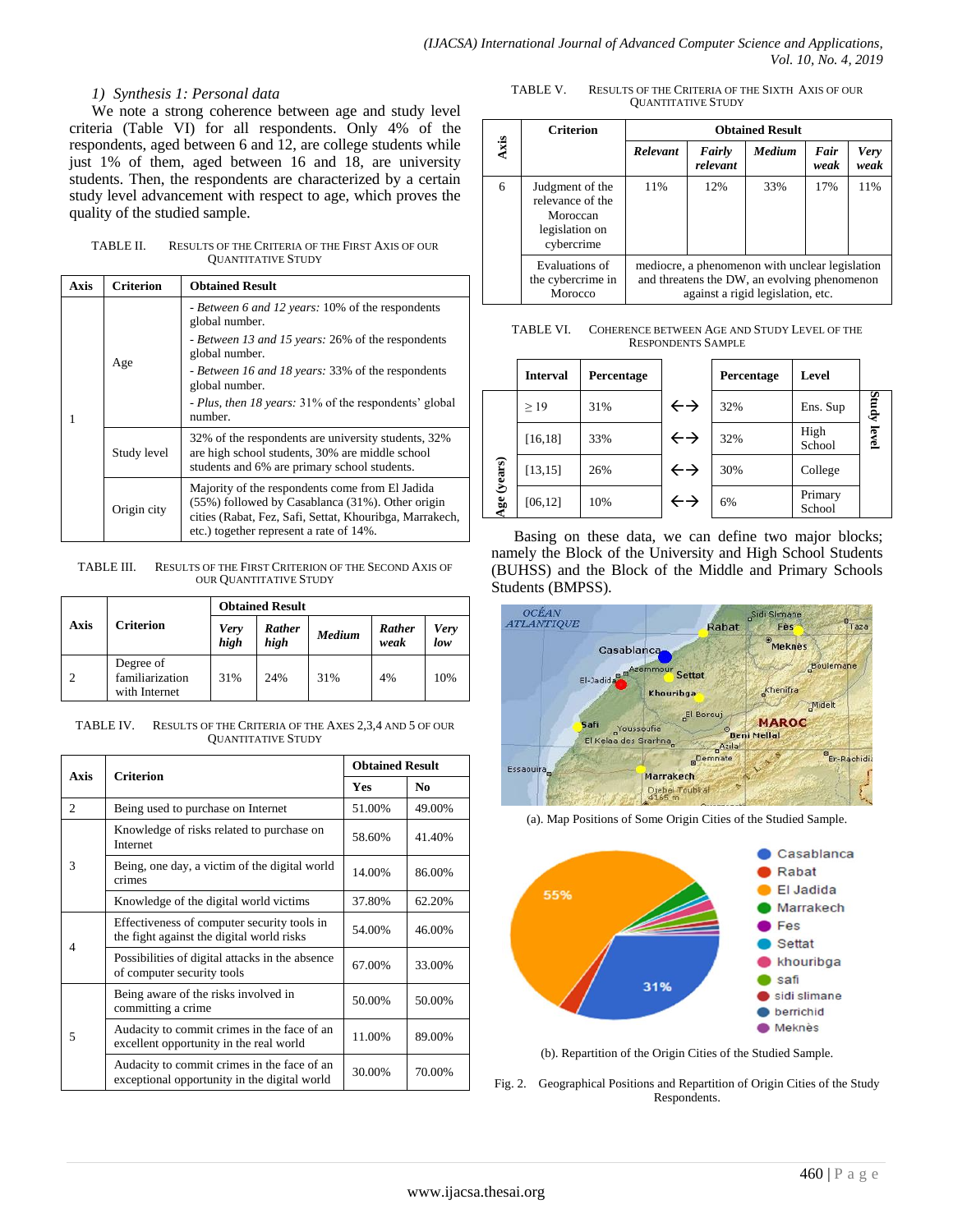The Number of the BUHSS (NBUHSS) represents 64% of the Total Number of the Studied Population (TNSSP) while the Number of the BMPSS (NBMPSS) represents a percentage of 36%.

Considering the study role in the determination of the human behavior, we will analysis the criteria of our study axes according to the "Study Level" criterion, especially according to BUHSS and BMPSS.

In this study, the main reason to consider the city criterion (Fig. 2) is that the city is a geographical area where cultural exchange profoundly influences individual behavior.

The chosen sample survey covers almost all main cities of the Moroccan large central region and also extends to reach a few cities on its borders (Fig.  $2(a)$ ). This diversity of the origin cities characterizing our studied sample (Fig. 2(b)) will certainly increase our knowledge level about young people in many Moroccan cities where regional cultures intervene strongly. Therefore, this will allow us to easily generalize the study results on all Moroccan young.

- *2) Synthesis 2: Interactivity with the DW*
- *Use of Internet network services*: A rate of 86% of the respondents is considered familiar with Internet but 14% of them are not (Table III).

The study of this criterion according to the study level criterion gave us:

Relatively to the TNSSP, if  $V\%$  (0≤V≤14) is the percentage of the BUHSS respondents "*Non-Familiarized with the Utilization of the Internet Services, NFUIS*", the NFUIS percentages relative to the NBUHSS and the SBMPSS are respectively:

- *P1: Number (NFUIS of BUHSS)/NBUHSS = V/64*
- *P2: Number (NFUIS of BMPSS)/NBMPSS = (14-V)/36*

In principle, the unfamiliarity with the DW decreases with the increase of the study level, which implies that the percentage of the NFUIS inside the BUHSS relative to the NBUHSS must be lower than the percentage of the NFUIS inside the BMPSS relative to NBMPSS.

Therefore, one can define, in Fig. 3, two zones on both sides of the point V=8.96 (P1=P2=14%) and deduce that the closest situation to reality must be in the second zone  $(V<8.96)$ (Table VII); when the variable X tends to zero.

- *Purchase on Internet*: A percentage of 51% of the TNSSP make purchases on Internet (Table IV) which represents 59.30% of all the respondents familiar with the DW. In reality, only those familiar with the DW can purchase on the Internet. This situation may be due to the lack of online purchasing services (technical and technological constraints), lack of digital trust, etc.
- *Consequences of the Internet services uses*: A percentage of 58.6% of the TNSSP knows risks related to the purchase on Internet but 41.40% of them ignore these risks (Table IV).

Relatively to the TNSSP, if W%  $(5.4 \le W \le 41.40)$  is the percentage of the respondents "*Ignorant of the Internet Purchased Risks, IIPR*", the IIPR percentages relative to the NBUHSS and the NBMPSS are respectively:

- P1: Number (IIPR of BUHSS)/ NBUHSS = W/64
- P2: Number (IIPR of BMPSS)/ NBMPSS = (41.40- W)/36



Fig. 3. Percentages of the NFUIS Relative to the BUHSS and the BMPSS.



Fig. 4. Percentages of the IIPR Relative to the BUHSS and the BMPSS.



Fig. 5. Percentages of VDWC the Relative to the BUHSS and the BMPSS.

TABLE VII. LISR AND EXTREME CASES OF THE VARIABLE V

| Zone     | <b>Extreme Cases</b>      | LISR     |
|----------|---------------------------|----------|
| V > 8.96 | $V=14$ , P1=21.88%, P2=0% |          |
| V<8.96   | V=0, P1=0%, P2=38.39%     | [0.8.96] |

TABLE VIII. LISR AND EXTREME CASES OF THE VARIABLE W

| Zone      | <b>Extreme Cases</b>         | LISR     |
|-----------|------------------------------|----------|
| W > 26.50 | $W=41.40$ , P1=64.69%, P2=0% |          |
| W < 26.50 | $W=5.5$ , P1=8.44%, P2=100%  | [0.26.5] |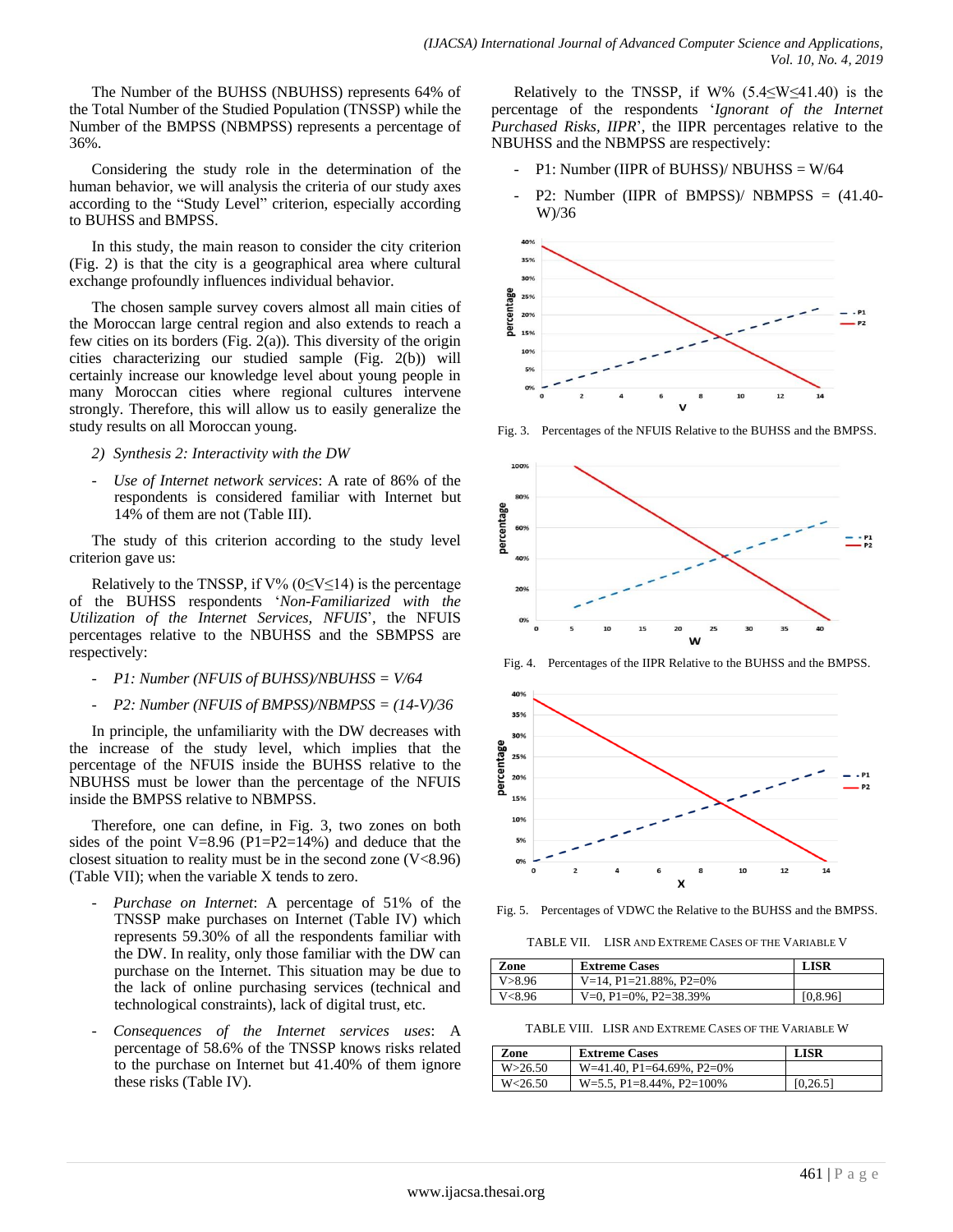TABLE IX. LISR AND EXTREME CASES OF THE VARIABLE X.

| Zone   | <b>Extreme cases</b>         | <b>LISR</b>  |
|--------|------------------------------|--------------|
| X>8.96 | $X=14$ , P1=21.88%, P2=0%    | [8.96.21.88] |
| X<8.96 | $X=0. P1=0\%$ . $P2=38.89\%$ | [0, 8.96]    |

In principle, the knowledge of the risks of purchases on the Internet depends on the level of study and also increases relative to it. Therefore, one can define, on Fig. 4, a study area on each side of the point  $W=26.50$  (P1=P2=41.40%) (Table VIII) and conclude that the interval [0,26.5] may be the LISR of this criterion since the IIPR percentage relative to the middle and high schools students total number exceeds that of the BUHSS.

In this context, the DW risks most known by the respondents are principally scam, late delivery, counterfeiting and piracy.

Being a victim of the DW crimes: Only 14% of all respondents were victims of the DW and 86% of them are not (Table IV).

Relatively to the TNSSP, if  $X\%$  (0≤X≤14) is the percentage of the respondents of the BUHSS "*Victims of the DW Crimes, VDWC*", the percentages of the VDWC relative to the NBUHSS and the NBMPSS are respectively:

- P1: Number (VDWC of BUHSS)/NBUHSS =  $X/64$
- P2: Number (VDWC of BMPSS)/NBMPSS = (14- X)/36

Before interpreting the data and treating these two equalities, we recall that all data on VDWC and NFUIS, including percentages, coincide perfectly. Therefore, the variables X and V behave in the same way, which increases the probability that the NMMV inside the studied sample can be exactly its NFUIS.

The discussion of the extreme cases of this criterion, as illustrated in Fig. 5, led to the definition of two zones on both sides of the point  $X=8.96$  (P1=P2=14%) (Table IX).

On the one hand, if the NBMPSS uses the digital services more correctly than the NBUHSS, the first Zone (X>8.96) may be a LISR of this criterion. In this case, between 14% and 21.88% of the university and high school students of EL Jadida city could be DW victims.

On the other hand, the second Zone  $(X<8.96)$  represents an LISR of this criterion if the NBUHSS uses correctly the DW services. In this case, between 24.89% and 38.89% of the primary and middle school students of El Jadida city could be DW victims.

Moreover, we recall that 37.8% of the TNSSP know VDWC but 62.2% of them do not know anyone. In addition, a percentage of 39.53% of the respondents who were never the VDWC know VDWC, but only 3.81% of those who were the VDWC know VDWC. Therefore, it is clear that the knowledge of VDWC increases the level of vigilance in the use of the digital services.

Effectiveness of Computer Security Tools in the Fight Against Cybercrimes (CSTFAC): The interval of the percentage of NBUHSS individuals who do not trust

the effectiveness of the CSTFAC is [15.64%, 71.88%] while that relative to the BMPSS is [0%,100%]. Consequently, at least 28.31% of the BUHSS trust the CSTFACs but this percentage will never exceed 84.36%.

The percentage of individuals, who believe that machines could be in safe without computer security tools, is 33%, which is a weak percentage. If one considers that only the VDWC who underestimate the computer security importance, one can then deduce that 42.42% of these individuals are the VDWC.

*3) Synthesis 3: Behaviors of the Respondents in the Face of the Crimes Opportunities*

Firstly, we remember that the half of the TNSSP (50%) is aware of the dangers of committing any kind of crimes.

- *Behavior in the face of the opportunities for safe crime:* A percentage of 11% of the TNSSP has the audacity to perpetrate crimes in the real world if conditions are favorable while 89% of them cannot do.

Because of, as it is already mentioned, the CPC can take place, with or without bad faith, we can conclude that, in this case, 11% of the TNSSP could voluntarily support the CPC while 89% of them could do it accidentally. Concerning the digital crime, a percentage of 30% of the TNSSP has the audacity to perpetrate this kind of crimes while 70% of them do not have it. One notes that the rate of people with the audacity to commit crimes increases by 272.73% from the real world to the DW.

Relatively to the TNSSP, if  $Y\%$  (0≤Y≤30) is the percentage of the BUHSS respondents "*Able to Perpetuate Digital Crime, APDC*", the percentages of the APDC relative to the NBUHSS and to the NBMPSS are respectively:

- P1: Number (APDC of BUHSS)/NBUHSS = Y/64.

- P2: Number (APDC of BMPSS)/NBMPSS = (30-Y)/36.



Fig. 6. Percentages of the APDC Relative to the BUHSS and the BMPSS.

TABLE X. LISR AND EXTREME CASES OF THE VARIABLE Y

| Zone<br><b>Extreme cases</b> |                           | <b>LISR</b> |
|------------------------------|---------------------------|-------------|
| Y > 19.20                    | $Y=30$ , P1=46.88%, P2=0% | [19.20, 30] |
| Y<19.20                      | Y=0, P1=0%, P2=83.33%     | [0, 19.20]  |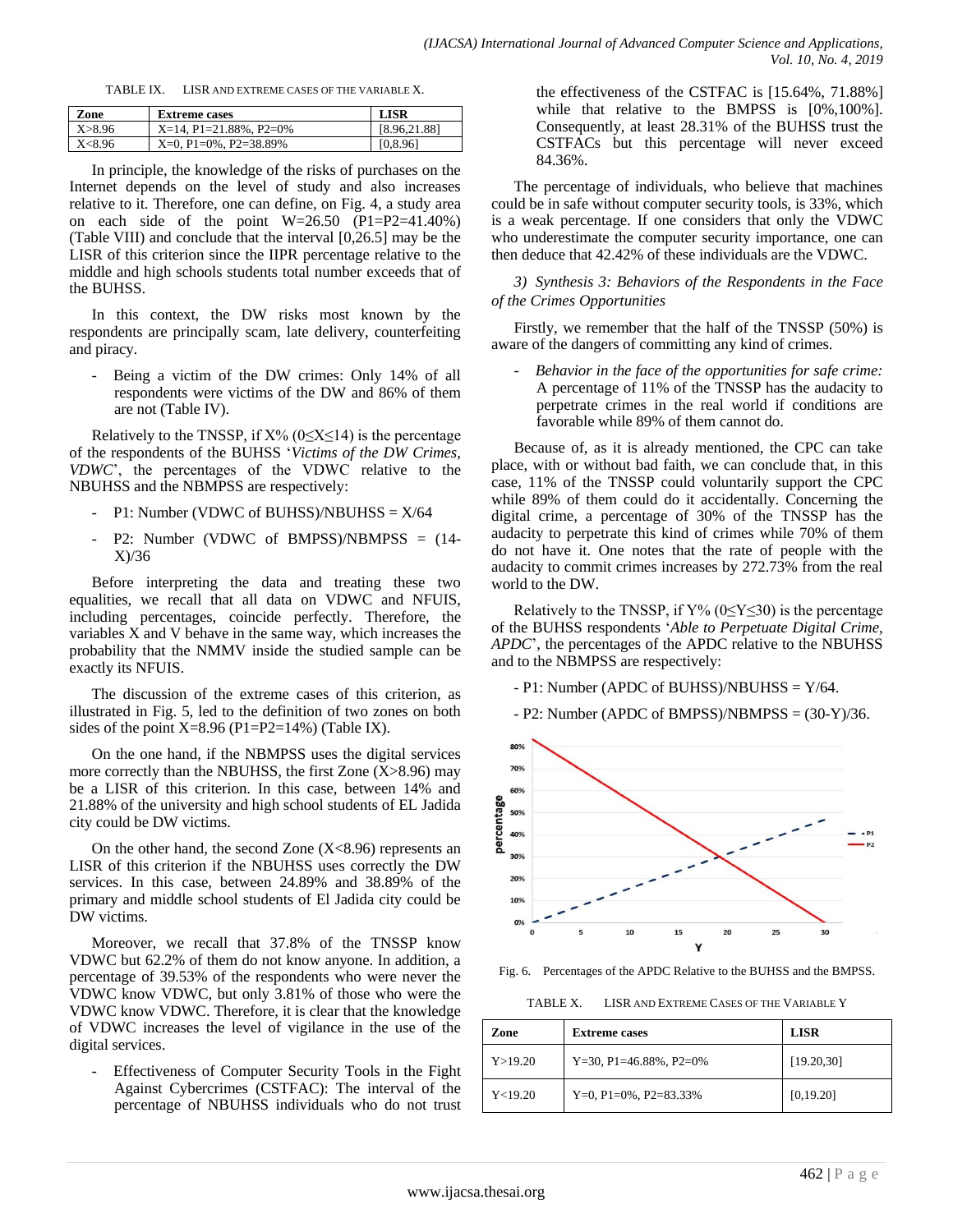The consideration of the study level allows to define, on Fig. 6, two zones on both sides of the point  $Y=19.20$  $(P1 = P2 = 0\%)$  (Table X):

The Zone (Y>19.20) could be a LISR of this criterion when, on the one hand, the NBUHSS is well familiarized with the DW but without responsibility and, on the other hand, the NBMPSS is well surrounded and well supervised. We warn that, depending on the circumstances and the entourage, up to 46.88% of the NBMPSS could become digital thieves.

The Zone (Y<19.20) could be a LISR of this criterion when the individuals of the BMPSS are clumsy in the WD but those of the NBUHSS are correct. We warn that up to 83.33% of the SBMPSS could commit crimes in the DW. A dangerous social phenomenon could take place if the parents, education system and responsible will not intervene to anticipate, sensitize and supervise these young people.

- *4) Synthesis 4: Cybercrime in Morocco*
- *Moroccan legislation on cybercrime:* A percentage of 72% of the TNSSP judges positively this legislation while 28% of them judge it negative (Table V).

Relatively to the TNSSP, if  $Z\%$  (36≤Z≤64) is the percentage of the BUHSS respondents having "*Positive Judgments to the Moroccan Legislation Relating to Cybercrime, PJMLRC*", the percentages of the PJMLRC relative to the NBUHSS and the NBMPSS are respectively:

- P1: Number (PJMLRC of BUHSS)/NBUHSS = Z/64
- P2: Number (PJMLRC of BMPSS)/NBMPSS = (72- Z)/36

The study level is very important in the interpretation of this criterion because in principle the NBUHSS are well placed than the NBMPSS to judge adequately specific legislations.

As for previous cases, one can defines, as illustrated on Fig. 7, a study area on each side of the line joining the points P1=P2  $(=72\%)$  and the point Z=46.08 and also specifies the criterion LISR (Table XI).



Fig. 7. Percentages of the PJMLRC Relative to the BUHSS and the BMPSS.

TABLE XI. LISR AND EXTREME CASES OF THE VARIABLE Z

| Zone       | <b>Extreme cases</b>        | <b>LISR</b> |
|------------|-----------------------------|-------------|
| Z > 46.08  | $Z=64$ , P1=100%, P2=22.22% | [46.08, 64] |
| $Z<$ 46.08 | $Z=36$ , P1=56.25%, P2=100% |             |

In sum, the majority of the TNSSP judge cybercrime, an evolving phenomenon accompanied by a non-scalable legislation.

## V NOTICES AND RECOMMENDATIONS

After having chosen the quantitative study axes and criteria to study the human behavior in the face of digital crimes according to the social psychology, we proceeded directly to the realization phase in three steeps (data collection, results presentation, results synthesis). Through this study, we have been able to deduce important remarks concerning the study itself, to discover some bases of the direct and indirect links could relate human behavior to cybercrime and to confirm some impacts of the human factor on the electronic economy:

# *A. Remarks and Limits of the Adopted Study*

- The coherence between some study criteria (for example the study level and age criteria) increases the studied sample quality, which facilitates more the study itself.
- Despite the specific characteristics of the studied geographical area, the fact of meeting within it, during the study, a considerable number of neighboring areas individuals makes it possible to generalize the study results on the immediate geographical neighborhood.
- It is now necessary to perform, in a second phase, a complementary psychological study in the field of cybercrime. This study will allow, on the one hand, discovering the global impact of the human psychological components on the cybercrime study and, on the other hand, discussing the possibility of developing, based on our study, a theoretical and/or practical model that links between social psychology and the cybercrime field.

## *B. Links between Human Behavior and Cybercrime*

- The ignorance is a powerful source of cybercrime: ignorance of the computer security importance, ignorance of the DW risks, ignorance of cybercrime legislation, etc.
- The audacity to perpetrate crimes multiplies from the real world to the DW.
- The victims of the DW are most likely unfamiliar.
- The knowledge of the DW victims increases the level of vigilance when using digital services.
- The increase of the study level leads to the increase of the vigilance degree in the use of the DW services.
- The increase of the study level increases the conviction that the computer security tools, used to counter the DW risks, are necessary but insufficient.
- The increase of the study level means the increase of the individual comprehension level but it does not imply the increase of the degree of the individual consciousness and maturity, especially in the DW.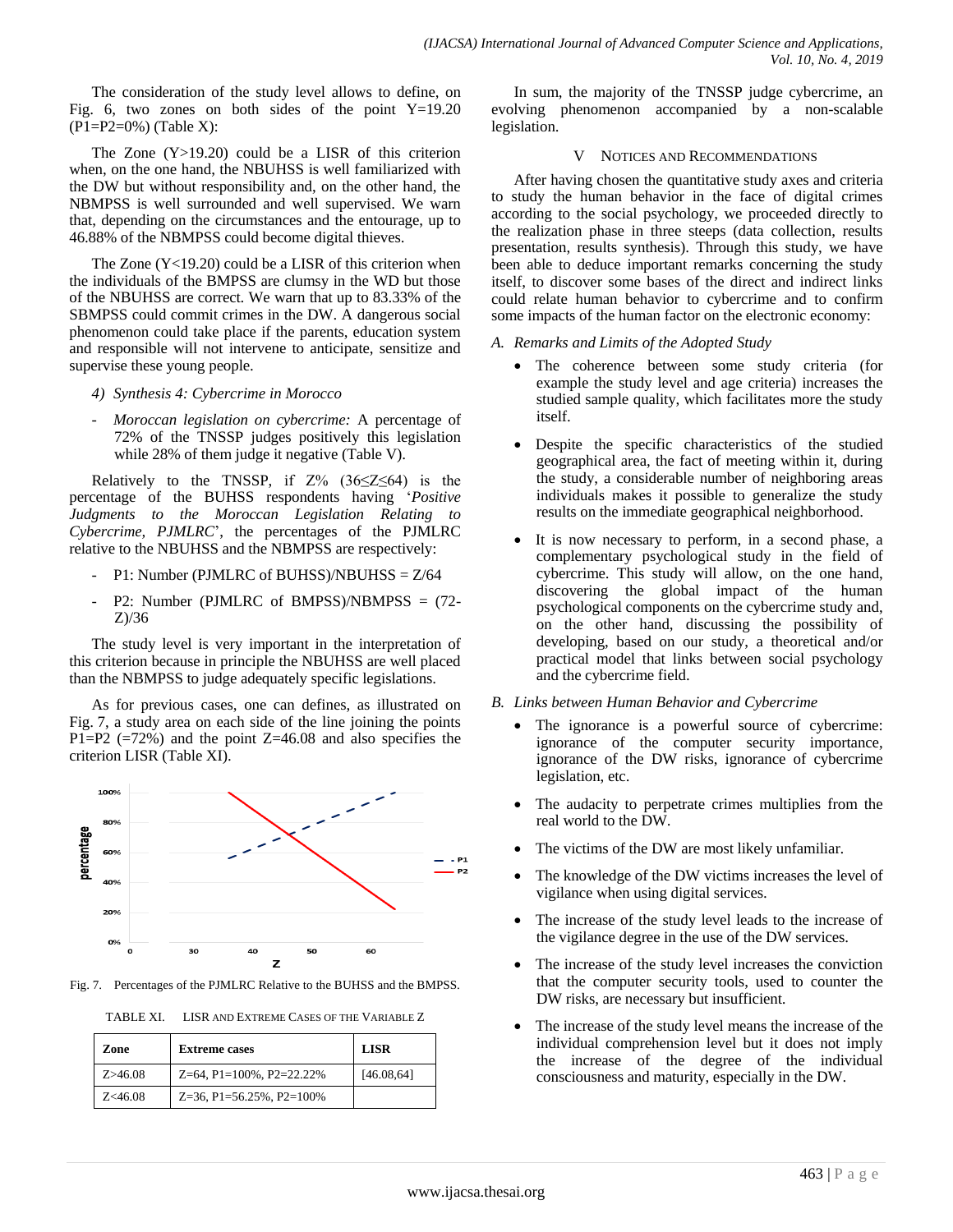- The absence of both awareness and responsibility makes the familiarization with the DW, which is strongly linked to the increase in the study level, a real threat to the DW.
- *C. Impacts of the Human Behavior on the Digital Economy*
	- The lack of familiarity with the DW has a negative impact on the profitability of digital services such as ecommerce, digital marketing, etc.
	- The remarkable increase in the audacity of perpetrating crimes during the transition from the real world to the DW certainly threatens the digital economy.

## VI CONCLUSION

Generally, the relationship human factor-cybercrime is multidimensional and its consideration in the cybercrime study is important to clarify the manner to use effectively the human behavior in the fight against digital crimes. In short, it is extremely important to know for each studied population its dominant characteristics (attitude, intention and behavior) in order to decide on its management and control policies/strategies.

To conclude the present study, on the one hand, we extended the human attitude criteria by adding, to these study basic criteria (age, study level and origin city), two new criteria (knowledge and qualification) and, on the other hand, we limited to three dimensions (Fig. 8).

 Vertical dimension (some attitude components and behavior): The attitude criteria all evolve positively from bottom to top. On the one hand, the age and study level criteria increase, in a consistent way, in this direction and, on the other hand, the knowledge

(security, legislation, etc.) and the qualification (computer tools mastery, capacity of e-commerce actions, etc.), which depend on the three basic criteria, also evolve positively upward from ignorance to knowledge and from non-qualification to qualification, respectively. This dimension also illustrates from which study level could start appearing other attitude criteria.

- First horizontal dimension (interactivity Attitudebehavior-cybercrime): This dimension illustrates the links that could relate the human being, based on his attitude and intention, to a specific behavior inside the cybercrime area; namely a digital criminal or a WD victim.
- Second horizontal dimension (fight against cybercrime): The main activities of the fight against cybercrime, that can be undertaken based on the human behavior, begin with the training and sensitization (ethics, deontology, etc.) in academic environments followed by the watch (monitoring, measurement, etc.) to be able to anticipate and develop the adequate action strategies. Finally, we find the action which includes all the possible used tools and/or platforms (technical, legislative, etc.) to, on the one hand, protect the human behaviors victims of the cybercrime and, on the other hand, to fight against the human behaviors constitute digital malefactors (blocking, arrest, etc.).

In the future, we will carry out, in the future second phase of this study, a quantitative psychological study that will enable us to further deepen our knowledge in this psychological aspect of cybercrime and to continue developing this important axis of the cybercrime field.



#### Activities of the fight against Cybercrime

Fig. 8. Schematic Representation of Possible Links between Cybercrime and Human Factor.